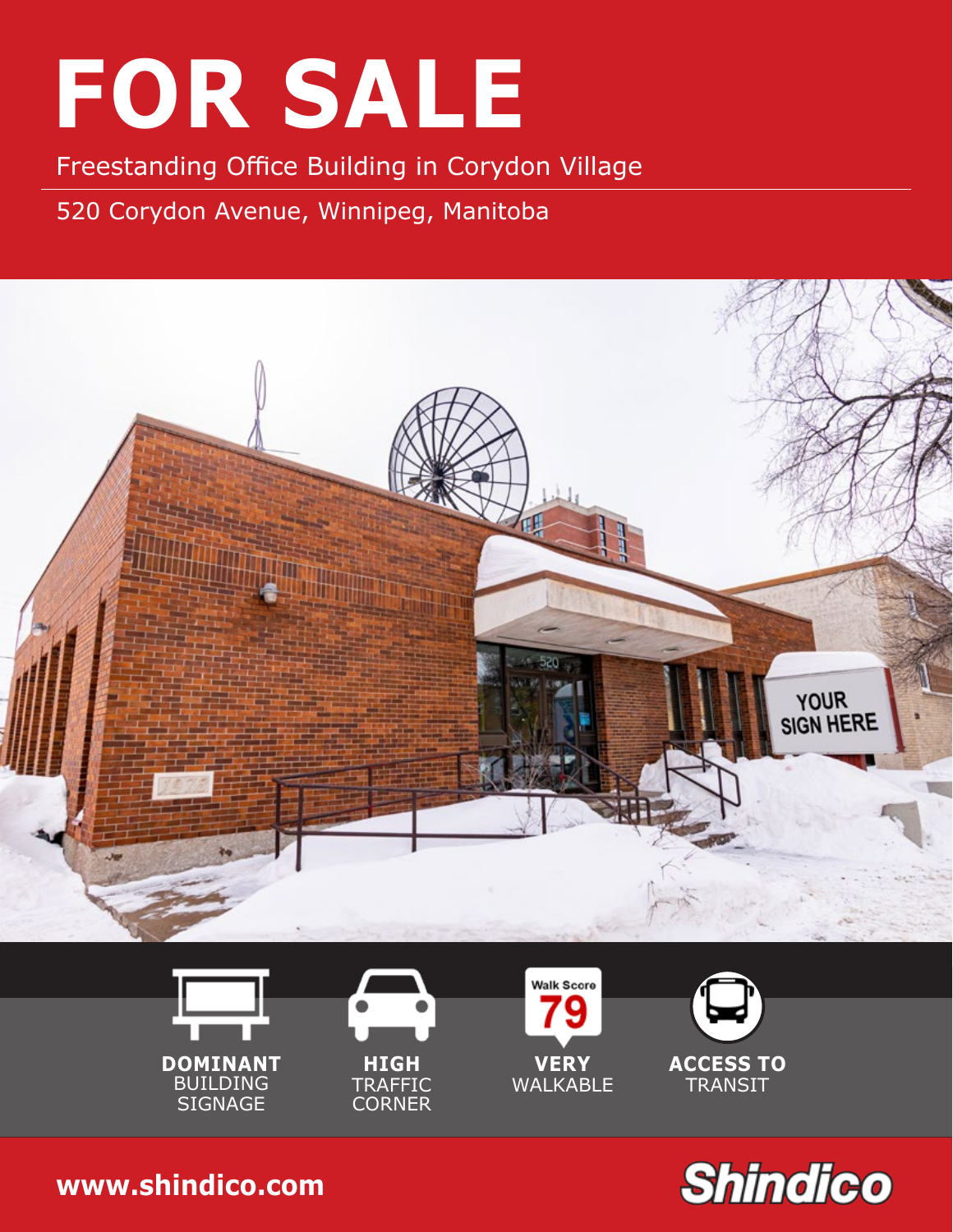### 520 Corydon Avenue, Winnipeg, Manitoba

#### **MAIN LEVEL**



#### **LOWER LEVEL**



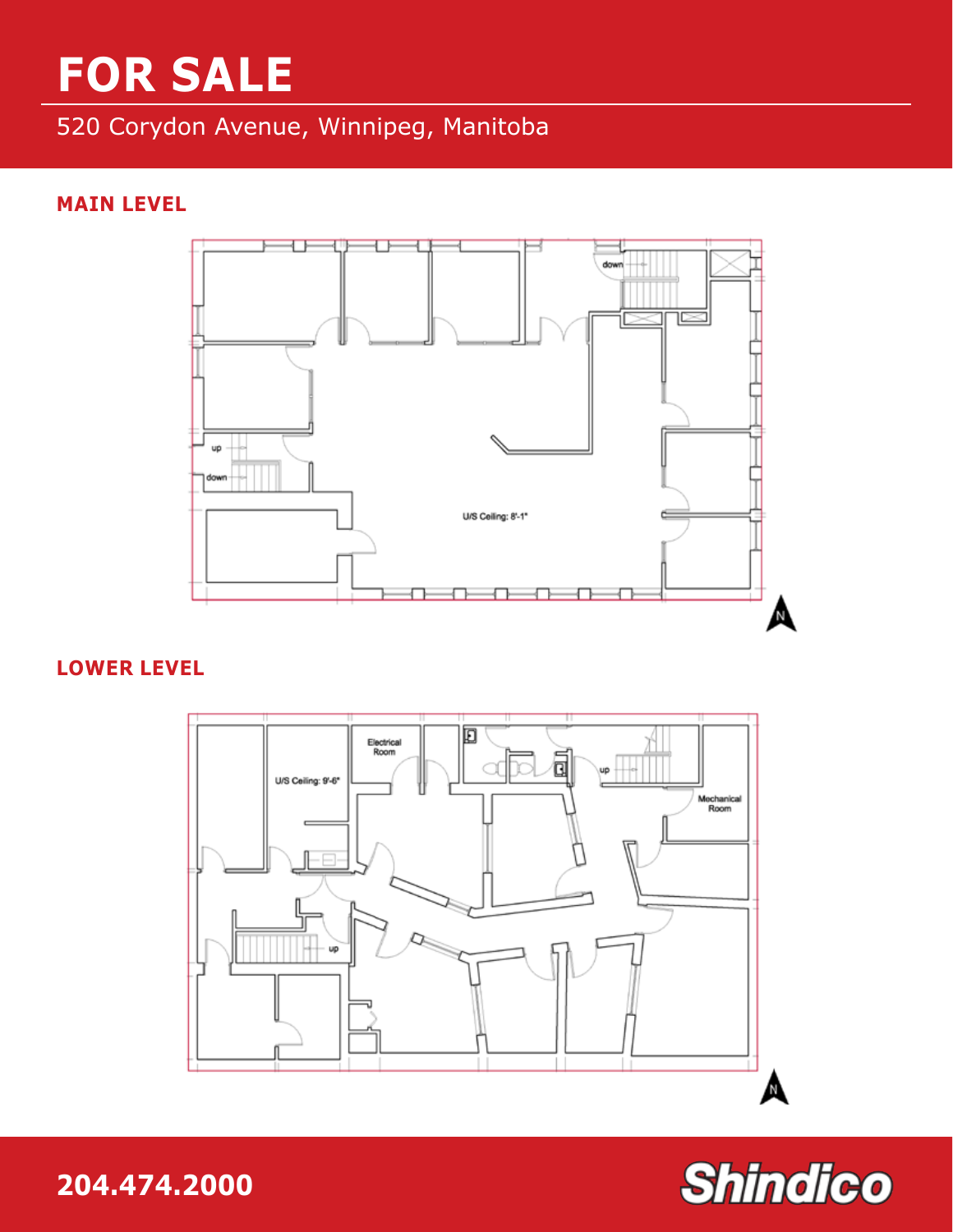520 Corydon Avenue, Winnipeg, Manitoba

#### **PROPERTY SUMMARY**

| Main Level<br>Lower Level<br><b>Total Building Area</b> | $+/- 2,570$ SF<br>$+/- 2,570$ SF<br>$+/- 5,140 SF$ |
|---------------------------------------------------------|----------------------------------------------------|
| Land Area                                               | $+/- 10,890$ SF                                    |
| Sale Price                                              | \$1,100,000                                        |
| Property Taxes (2021)                                   | \$15,416.38                                        |
| Zoning                                                  | C2 - Commercial                                    |

#### **FEATURES**

- Substantial natural light to several private offices and meeting spaces as building has windows on all sides
- Dominant signage with fascia and pylon facing east/west Corydon traffic
- Ample parking at the rear of the building with +/- 15 surface parking stalls
- Easily accessible from a variety of areas with close proximity to the Winnipeg Rapid Transit System

#### **LOCATION**

- Located on the south side of Corydon Avenue at the corner of Pembina Highway
- In close proximity to a mix of single family homes and multi-family buildings throughout Corydon Village, one of Winnipeg's most densely populated areas
- Significant connectivity to a range of neighbourhoods and well positioned at the edge of Downtown Winnipeg
- Adjacent to several amenities including grocery, medical, trendy retailers and restaurants in both the Corydon and Osborne Village

#### **TRAFFIC**

• 27,100 vehicles per day on Corydon Avenue and Pembina Highway.

City of Winnipeg Public Works Department 2018





### **204.474.2000 [www.shindico.com](http://www.shindico.com)**